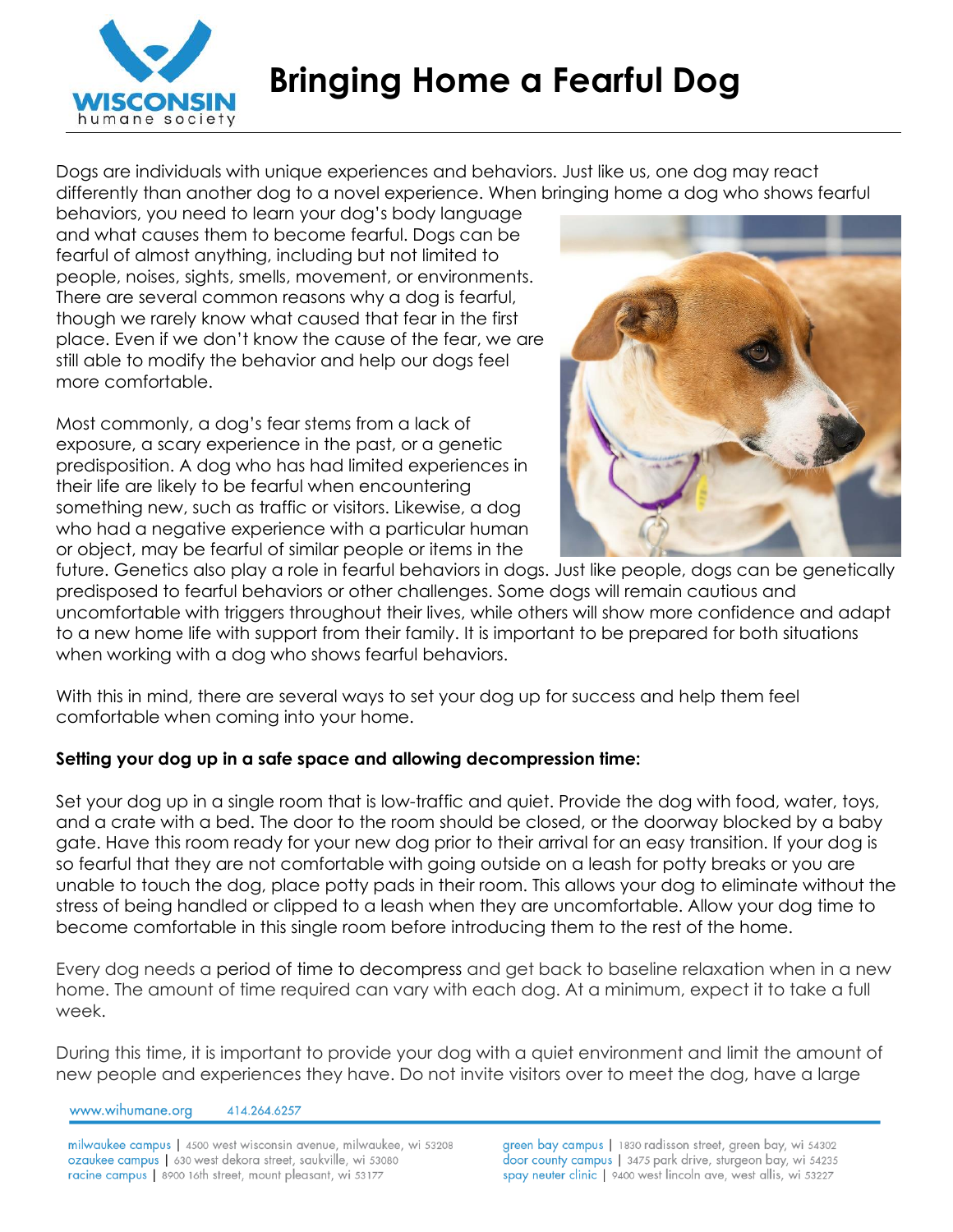

## **Bringing Home a Fearful Dog**

gathering, or take your dog on outings to novel locations such as pet stores or dog parks.

## **Slow and appropriate interactions with members of the household:**

Giving dogs choices, especially fearful dogs, creates a more confident dog and decreases stress over time. When a dog knows they have a choice and the ability to move away from what is making them uncomfortable, it gives them more power in the situation and reduces their stress level. This means the dog should always be given the choice to interact with someone or something. Finding something your dog finds reinforcing will be very helpful moving forward. Food is a common reinforcer for dogs and is easiest to work with. You may have to experiment with several different treats to find what your dog likes. Many dogs like hot dogs, chicken, or cheese, though all should be distributed in tiny pieces and in moderation.

When beginning to interact with your dog, start by walking past the room and tossing a small handful of treats (cut small to roughly the size of a pea) over the baby gate blocking the doorway. You can also sit in the room with your dog tossing treats in their general direction. Remain on the opposite side of the room from your dog, always allowing them space to move away. Do not try to coax your dog over to take treats from your hand. Sometimes, a dog will choose to approach for a high value treat because the food item is highly reinforcing. When approaching you for the treat, the dog might realize how close they are to the "scary" person and then feel trapped or over their fear threshold. This may cause them to escalate to a growl or bite. To avoid this situation, continue tossing treats away from you, allowing the dog to approach you once they *choose* to, instead of just for treats. When they begin to approach you, continue to toss treats away to reinforce them and allow the dog to choose to approach again. Once your dog is approaching you readily and soliciting attention, you can offer petting *under the chin* or on the chest. Avoid any fast movements or reaching over their head, as those can both come across as threatening. Follow the 3-second rule with petting. If the dog solicits petting, pet them for 3 seconds, then pause and wait for the dog to re-initiate the petting (this may look like them pawing at you, nudging your hand, or leaning closer to you). If they do, pet them again for 3 seconds and repeat. This allows the dog to continue to have a choice during the interaction. It may take days or even weeks for your dog to choose to approach and solicit attention. It is important to go slowly and not rush the process. Going too *slowly* will not cause harm, however *rushing* the process could cause your dog more stress and fear. If at any point your dog is showing forward-moving aggression, stop what you are doing and contact a professional for help.

Remember that once your dog is comfortable with you and your family, they are likely to still be fearful of new people. They are also likely to show fearful behaviors in new situations, even if they are comfortable in your home. It will be important for you to be your dog's advocate by setting up their environments for positive and safe interactions. Set clear guidelines with visitors on acceptable behaviors around your dog prior to visits. If your dog is uncomfortable, do not allow people to approach, pet, or attempt to interact. You can remove your dog from the environment and place them in a separate space with a high value enrichment item to avoid unwanted interactions.